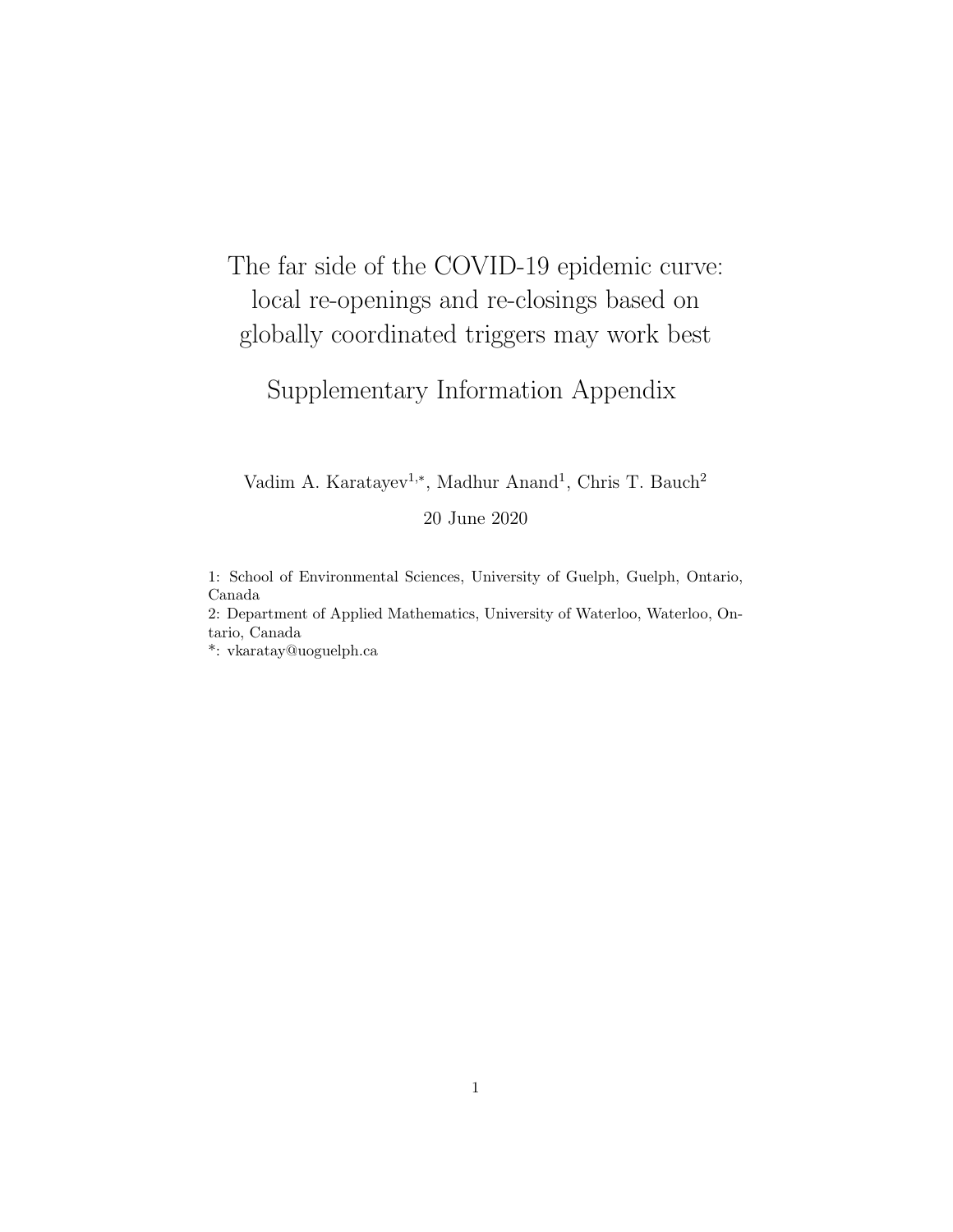Table 1: Parameter definitions, baseline values and literature sources

| Parameter                                             | Meaning                                                  | <b>Baseline Value</b>     | Source                                                                                                                                                                                                                                                                                                                                                                                                                                                                                                 |
|-------------------------------------------------------|----------------------------------------------------------|---------------------------|--------------------------------------------------------------------------------------------------------------------------------------------------------------------------------------------------------------------------------------------------------------------------------------------------------------------------------------------------------------------------------------------------------------------------------------------------------------------------------------------------------|
| $\overline{\tau_{I}^{t_0}}$                           | symptomatic testing probability for $t < t_{n=325}$      | $0.045/\text{day}$        | $[9, 13, 14]$ , calibrated                                                                                                                                                                                                                                                                                                                                                                                                                                                                             |
| $\tau_I^{{\overline t}_f}$                            | symptomatic testing probability for $t > 60 + t_{n=325}$ | $0.3/\text{day}$          | $[9, 13, 14]$ , calibrated                                                                                                                                                                                                                                                                                                                                                                                                                                                                             |
| $\alpha$                                              | transition probability, $E \to A$                        | $0.4/\text{day}$          | [12, 16]                                                                                                                                                                                                                                                                                                                                                                                                                                                                                               |
| $\sigma$                                              | transition probability, $A \rightarrow I$                | $0.4/\text{day}$          | [12, 16]                                                                                                                                                                                                                                                                                                                                                                                                                                                                                               |
| $\rho$                                                | transition probability, $I \rightarrow R$                | $0.67$ /day               | [12, 16]                                                                                                                                                                                                                                                                                                                                                                                                                                                                                               |
| w                                                     | proportion of contacts in schools and workplaces         | 0.45                      | $\lvert 3 \rvert$                                                                                                                                                                                                                                                                                                                                                                                                                                                                                      |
| $\omega$                                              | risk perception proportionality constant                 | $4.4 \times 10^4$         | $[9, 13, 14]$ , calibrated                                                                                                                                                                                                                                                                                                                                                                                                                                                                             |
| $\epsilon$                                            | physical distancing efficacy                             | 0.62                      | $[9, 13, 14]$ , calibrated                                                                                                                                                                                                                                                                                                                                                                                                                                                                             |
|                                                       | transmission probability, asymptomatic                   |                           | $3.2 \times 10^{-6}$ /day [7,17], one-half $\beta_0^I$                                                                                                                                                                                                                                                                                                                                                                                                                                                 |
| $\begin{array}{c} \beta^A_0 \\ \beta^I_0 \end{array}$ | transmission probability, symptomatic                    | $6.4 \times 10^{-6}$ /day | $[7, 17]$ , calibrated                                                                                                                                                                                                                                                                                                                                                                                                                                                                                 |
|                                                       | proportion of mass-action incidence                      | 0.27                      | $[2,6,8]$ , calibrated                                                                                                                                                                                                                                                                                                                                                                                                                                                                                 |
| C                                                     | transmission probability constant                        | $4.8 \times 10^{-6}$      | calibrated                                                                                                                                                                                                                                                                                                                                                                                                                                                                                             |
| S                                                     | superspreading parameter                                 | 0.2                       | [10]                                                                                                                                                                                                                                                                                                                                                                                                                                                                                                   |
| $\pi$                                                 | proportion of individuals asymptomatic                   | 0.2                       | $\left[11\right]$                                                                                                                                                                                                                                                                                                                                                                                                                                                                                      |
| $\eta$                                                | adherence to isolation                                   | 0.8                       | [5, 15]                                                                                                                                                                                                                                                                                                                                                                                                                                                                                                |
| r                                                     | reduced travel rate if symptomatic                       | 0.19                      | $[4] % \includegraphics[width=0.9\columnwidth]{figures/fig_4} \caption{A graph shows a function of the parameter \Omega and the parameter \Omega for the parameter \Omega and the parameter \Omega for the parameter \Omega and the parameter \Omega for the parameter \Omega and the parameter \Omega for the parameter \Omega and the parameter \Omega for the parameter \Omega and the parameter \Omega for the parameter \Omega and the parameter \Omega for the parameter <math display="</math>$ |
| $m_{ik}$                                              | connectivity matrix                                      | see Methods               | $\lceil 1 \rceil$                                                                                                                                                                                                                                                                                                                                                                                                                                                                                      |
| $\gamma_l$                                            | Threshold to close county                                | varied                    |                                                                                                                                                                                                                                                                                                                                                                                                                                                                                                        |
| $\gamma_G$                                            | Threshold to close province                              | varied                    |                                                                                                                                                                                                                                                                                                                                                                                                                                                                                                        |
| $\delta_C$                                            | Minimum closure duration                                 | $30 \ \mathrm{days}$      |                                                                                                                                                                                                                                                                                                                                                                                                                                                                                                        |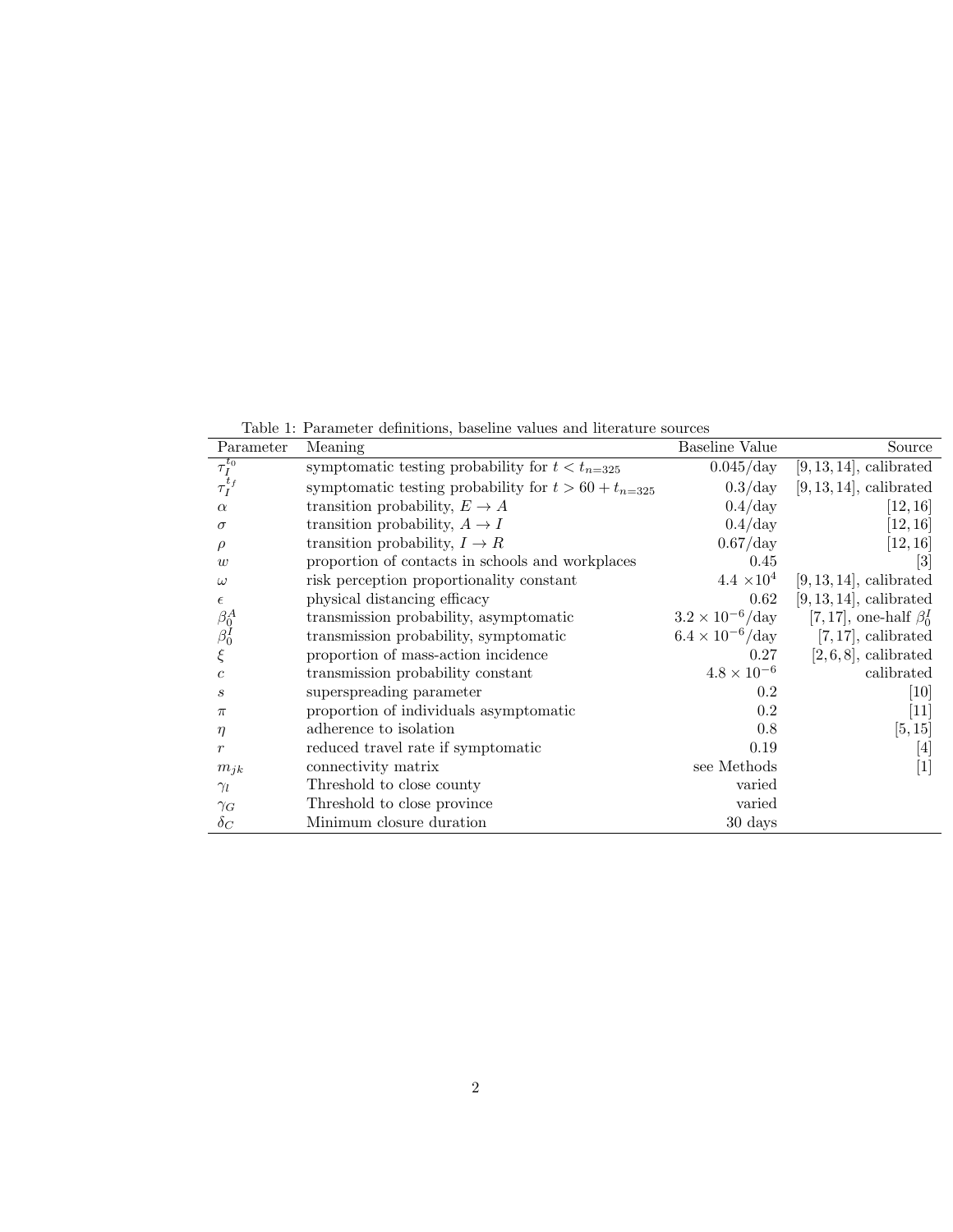

Figure 1: Decreasing coordination in testing of symptomatic individuals across counties increases total cases and person days closed under the local strategy.  $\tau_{I,j}$  blue xpresses uncorrelated variation among counties according to a uniform distribution with mean  $\tau_I = 0.3$ .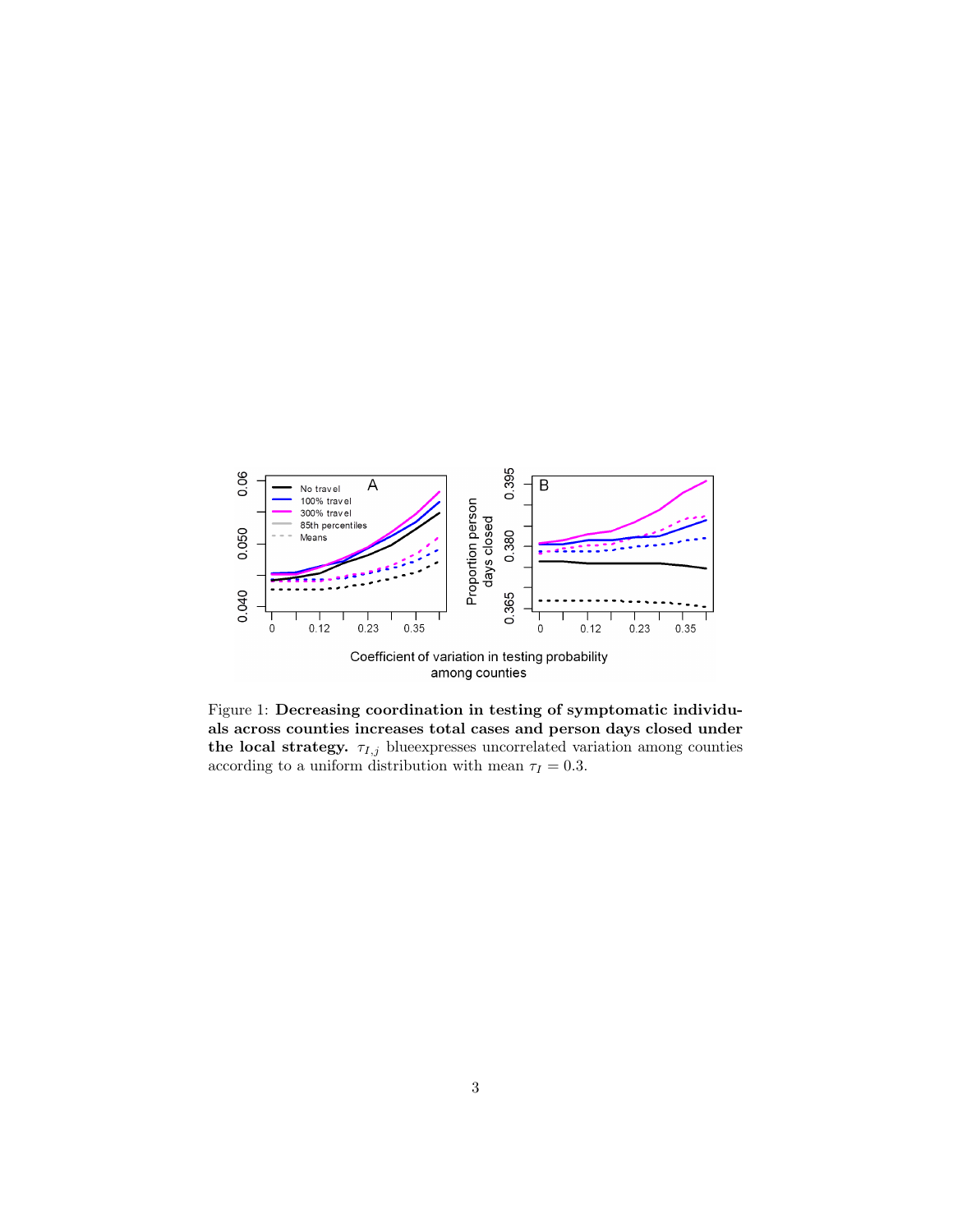

Figure 2: Effects of  $\pm 20\%$  variation in each parameter around its default value (Table 1) on the importance of coordination and the optimal trigger prevalence for the local strategy. Note that disease progression parameters can have counter-intuitive effects because they also regulate the number of positive, active cases on which closures and distancing depend.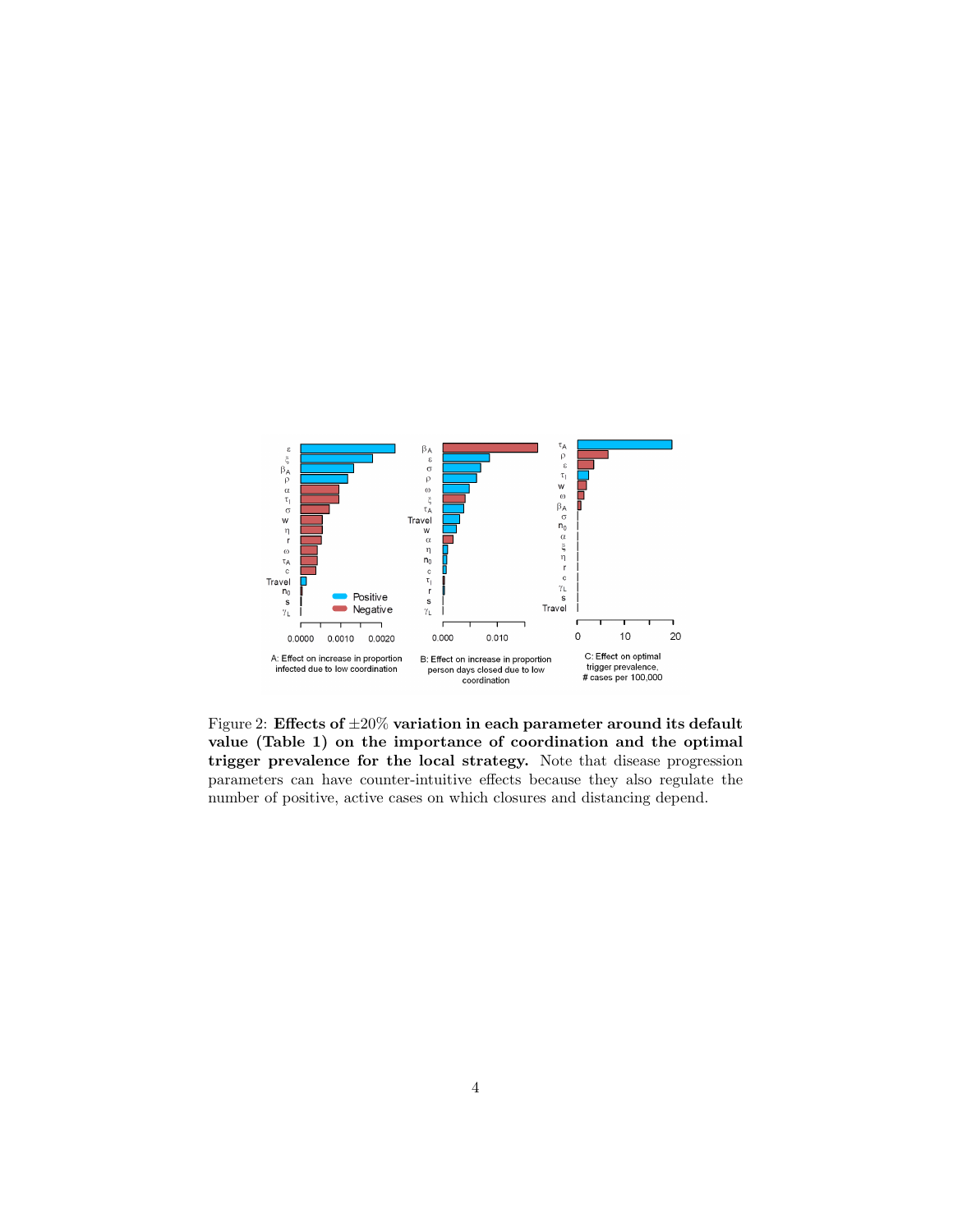

Figure 3: Comparison of province-wide (A, C) versus county-by-county (B, D) closure strategies as the effect of county population on transmission probability  $\xi$  increases from 0.1 (A, B) to 0.5 (C, D). For each  $\xi$  value we re-calibrated the model, with  $\beta_0^I = 1.37 \times 10^{-5}$ , = 0.67,  $\omega = 1.9 \times 10^4$ ,  $\tau_I^{t_0} = 0.05, \tau_I^{t_f} = 0.31, \text{ and } c = 4.5 \times 10^{-6} \text{ for } \xi = 0.1 \text{ and } \beta_0^I = 2.58 \times 10^{-6},$ = 0.68,  $\omega = 1.9 \times 10^4$ ,  $\tau_I^{t_0} = 0.02$ ,  $\tau_I^{t_f} = 0.34$ , and  $c = 4.0 \times 10^{-6}$  for  $\xi = 0.5$ . Other settings are as in Fig. 3.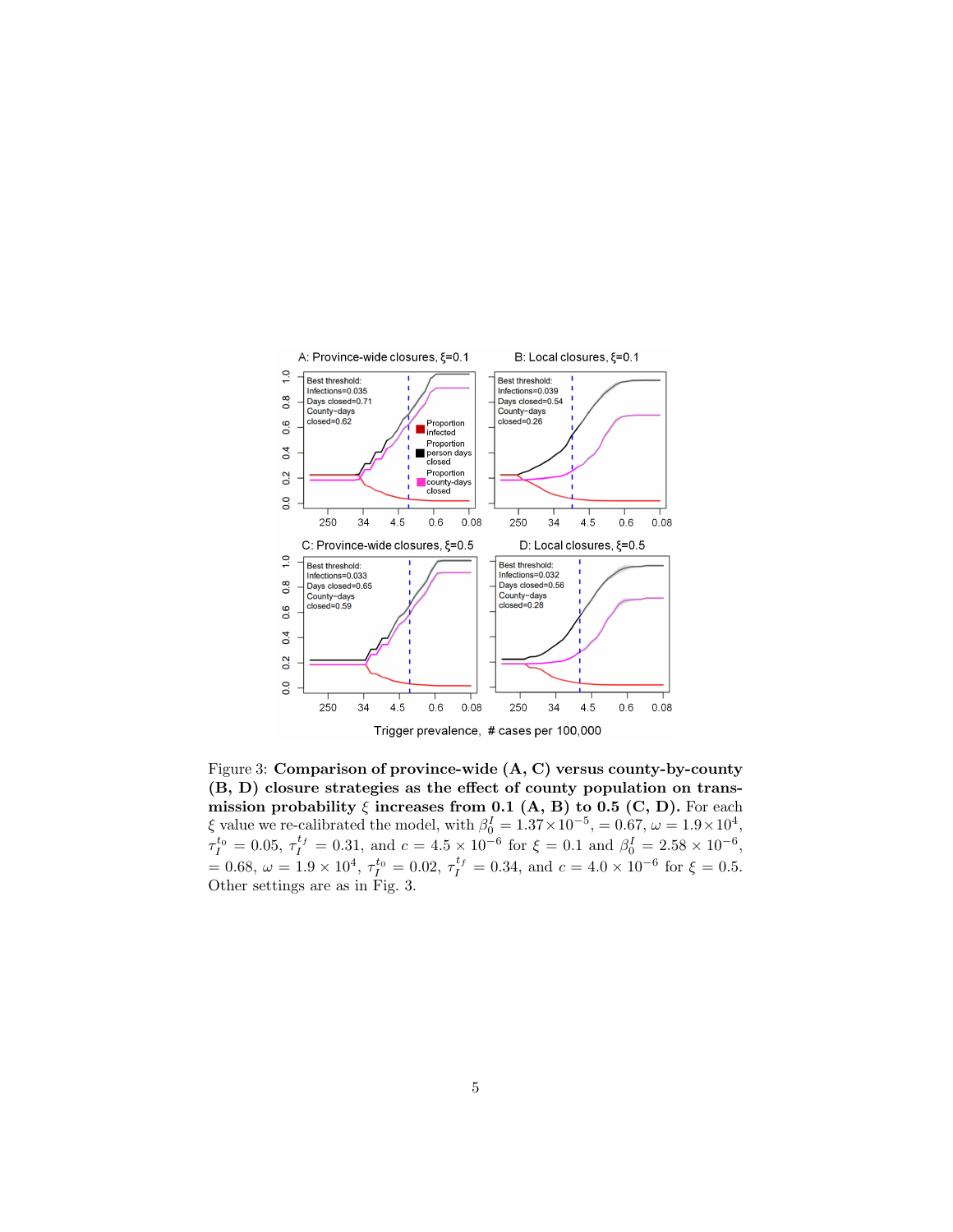

Figure 4: Comparison of province-wide (a) versus county-by-county (b) closure strategies under 100% higher travel rates compared to Fig. 3 of the main text. Other settings are as in Fig. 3.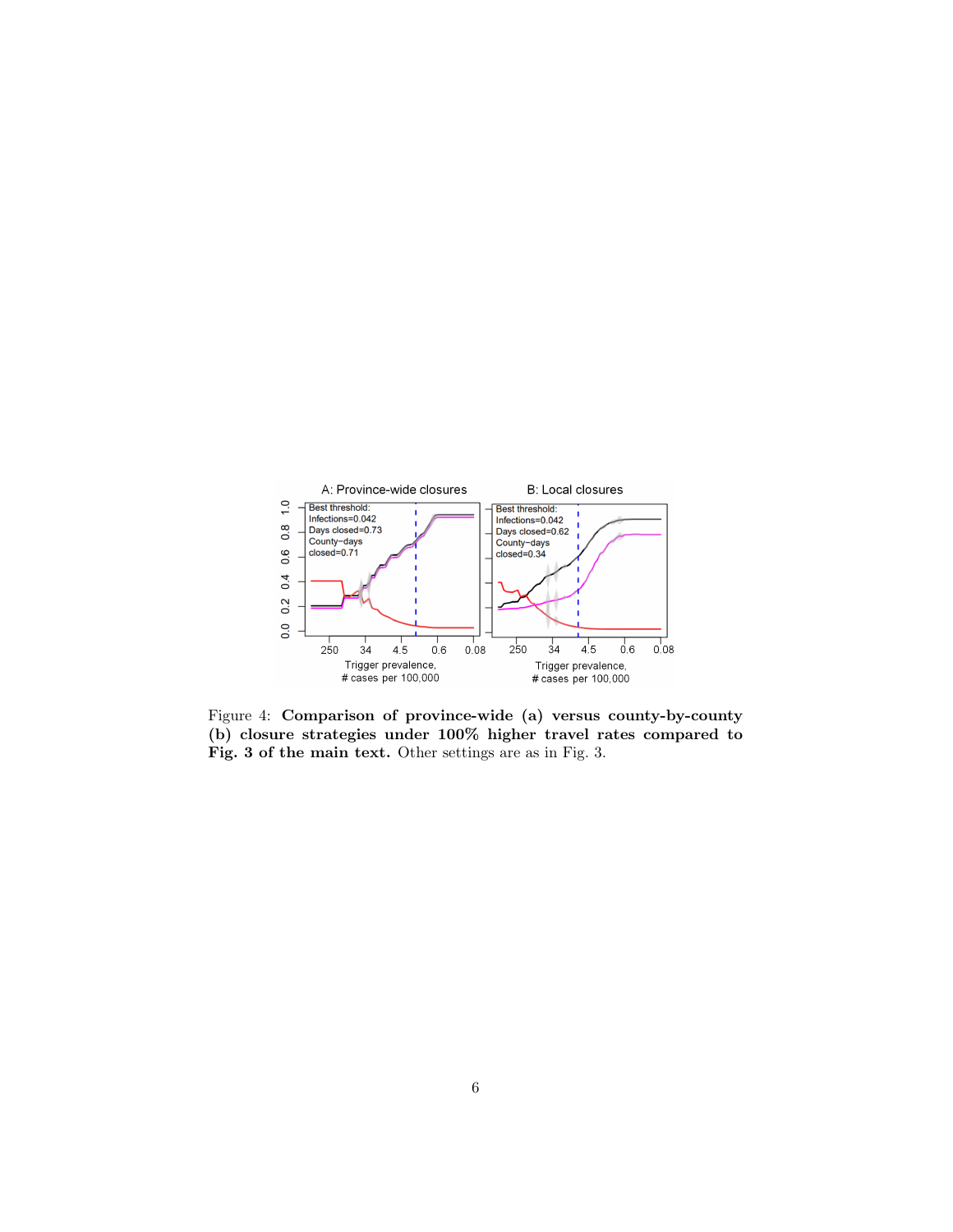

Figure 5: The fit of 20 stochastic model implementations (black lines) to province-wide data on daily reported positive cases (red dots).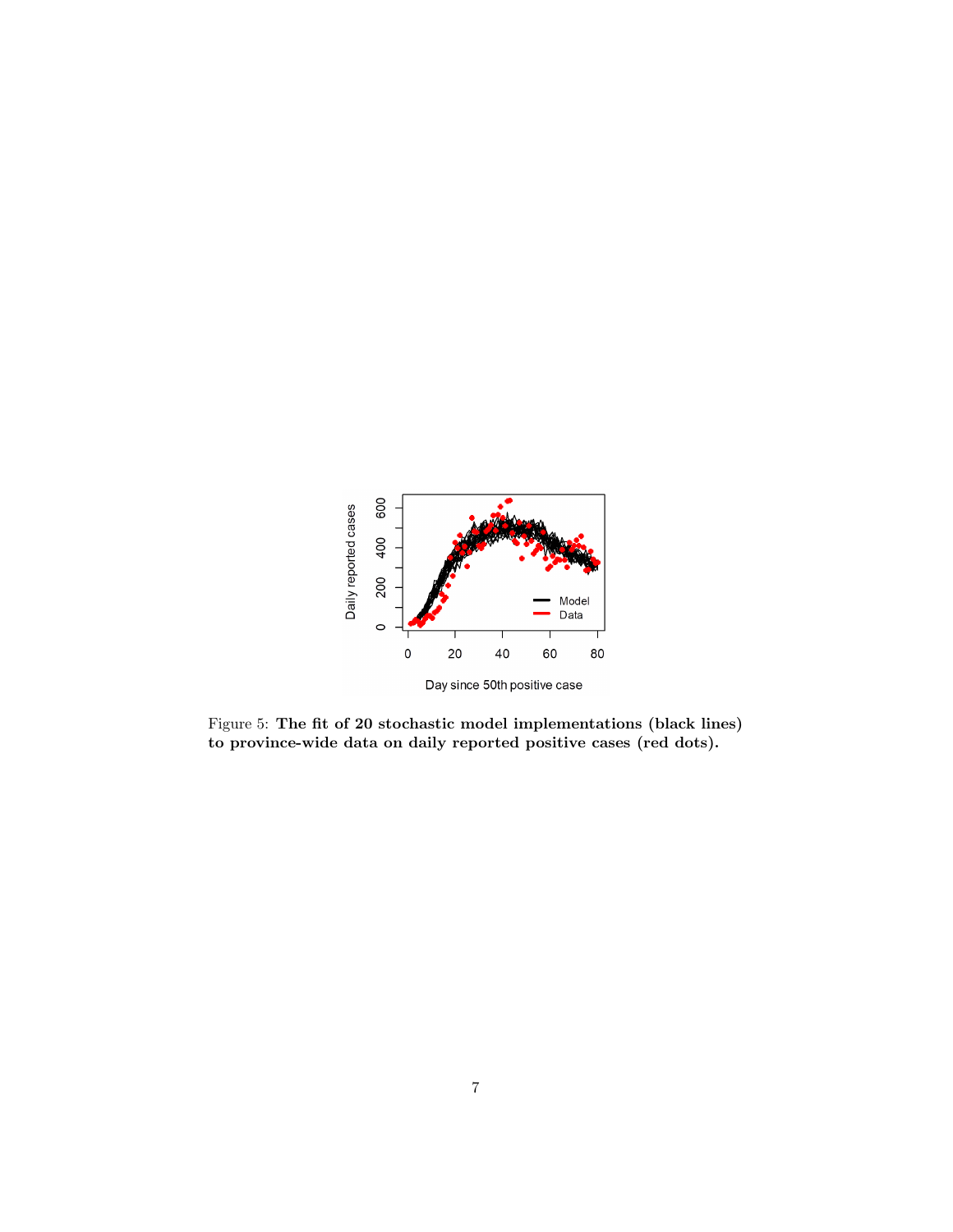## References

- [1] Statistics canada, 2016 census, catalogue no. 98-400-x2016391., Accessed April 7, 2020.
- [2] Janis Antonovics, Yoh Iwasa, and Michael P Hassell. A generalized model of parasitoid, venereal, and vector-based transmission processes. The American Naturalist, 145(5):661–675, 1995.
- [3] Bureau of Labor Statistics. American time use survey 2018 results. https://www.bls.gov/news.release/pdf/atus.pdf, 2018. accessed 4 April 2020.
- [4] CDC. Severe outcomes among patients with coronavirus disease 2019 (COVID-19)—united states, february 12–march 16, 2020. 2020.
- [5] Joel Hellewell, Sam Abbott, Amy Gimma, Nikos I Bosse, Christopher I Jarvis, Timothy W Russell, James D Munday, Adam J Kucharski, W John Edmunds, Fiona Sun, et al. Feasibility of controlling covid-19 outbreaks by isolation of cases and contacts. The Lancet Global Health, 2020.
- [6] Samuel Heroy. Metropolitan-scale COVID-19 outbreaks: how similar are they? arXiv preprint arXiv:2004.01248, 2020.
- [7] Joe Hilton and Matt J Keeling. Estimation of country-level basic reproductive ratios for novel coronavirus (covid-19) using synthetic contact matrices. medRxiv, 2020.
- [8] Hao Hu, Karima Nigmatulina, and Philip Eckhoff. The scaling of contact rates with population density for the infectious disease models. Mathematical biosciences, 244(2):125–134, 2013.
- [9] Alexander Lachmann. Correcting under-reported covid-19 case numbers. medRxiv, 2020.
- [10] James O Lloyd-Smith, Sebastian J Schreiber, P Ekkehard Kopp, and Wayne M Getz. Superspreading and the effect of individual variation on disease emergence. Nature, 438(7066):355–359, 2005.
- [11] Kenji Mizumoto, Katsushi Kagaya, Alexander Zarebski, and Gerardo Chowell. Estimating the asymptomatic proportion of coronavirus disease 2019 (covid-19) cases on board the diamond princess cruise ship, yokohama, japan, 2020. Eurosurveillance, 25(10):2000180, 2020.
- [12] Hiroshi Nishiura, Natalie M Linton, and Andrei R Akhmetzhanov. Serial interval of novel coronavirus (2019-ncov) infections. medRxiv, 2020.
- [13] Ontario. Epidemiological summary. covid-19 cases by reported date (figure 1) https://files.ontario.ca/moh-covid-19-report-en-2020-04-06.pdf, 2020; accessed March 31, 2020.